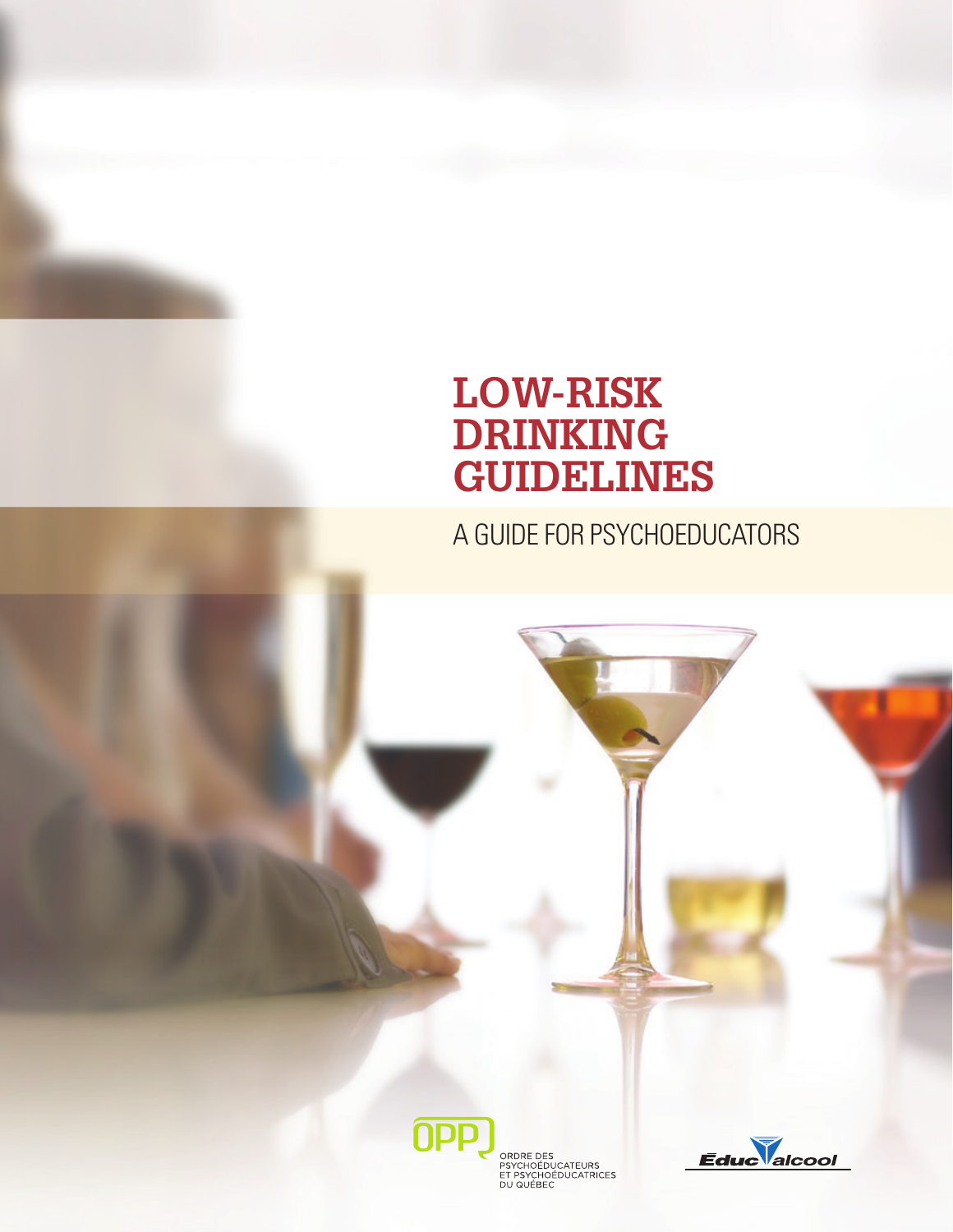#### **Introduction**

This guide is intended for psychoeducators to help them explain the low-risk drinking guidelines to their clients. It is an essential companion to the brochure on the subject, produced for the general public.

Not uncommonly, people who have heard about a publication, read about it in a newspaper or seen an ad on television will ask their psychoeducator for more information. It is therefore important to ensure a consistent message, based on the latest scientific data. That is the reason for this guide, the purpose of which is to define moderate drinking and reduce the incidence of alcohol-related harm through screening, brief intervention and referral to specialized services.

The guidelines are not intended to encourage people who choose not to drink for cultural, religious or other reasons, to take up drinking; nor are they intended to incite people to start drinking to achieve health benefits.

Éduc'alcool and the Ordre des psychoéducateurs et psychoéducatrices du Québec hope that this guide will be useful to psychoeducators in convincing patients that alcohol abuse is harmful to their health and that moderation is always in good taste.

### **General Information**

This is the first set of national low-risk alcohol drinking guidelines. Over the past 20 years there have been four sets of drinking guidelines in Canada – from Éduc'alcool in Québec, the Centre for Addiction and Mental Health in Ontario, the Centre for Addictions Research of British Columbia, and the College of Family Physicians of Canada – leaving clients with a mix of information and guidance. A standardized set of guidelines is important to provide consistent, current information to help people make informed choices and quantify moderation.

The guidelines provide information on how to reduce the risk of alcohol-related harm in both the short and long term. Risk levels are expressed in terms of the "standard Canadian drink," which is defined as 17.05 ml or 13.45 g of ethanol.

These guidelines were developed in November 2010 by a committee of experts mandated by the National Alcohol Strategy Advisory Council (Butt et al., 2011).



ISBN 978-2-923548-67-8 (PDF, Éduc'alcool)

**Legal deposit – Bibliothèque et Archives nationales du Québec, 2014 Legal deposit – Library and Archives Canada, 2014**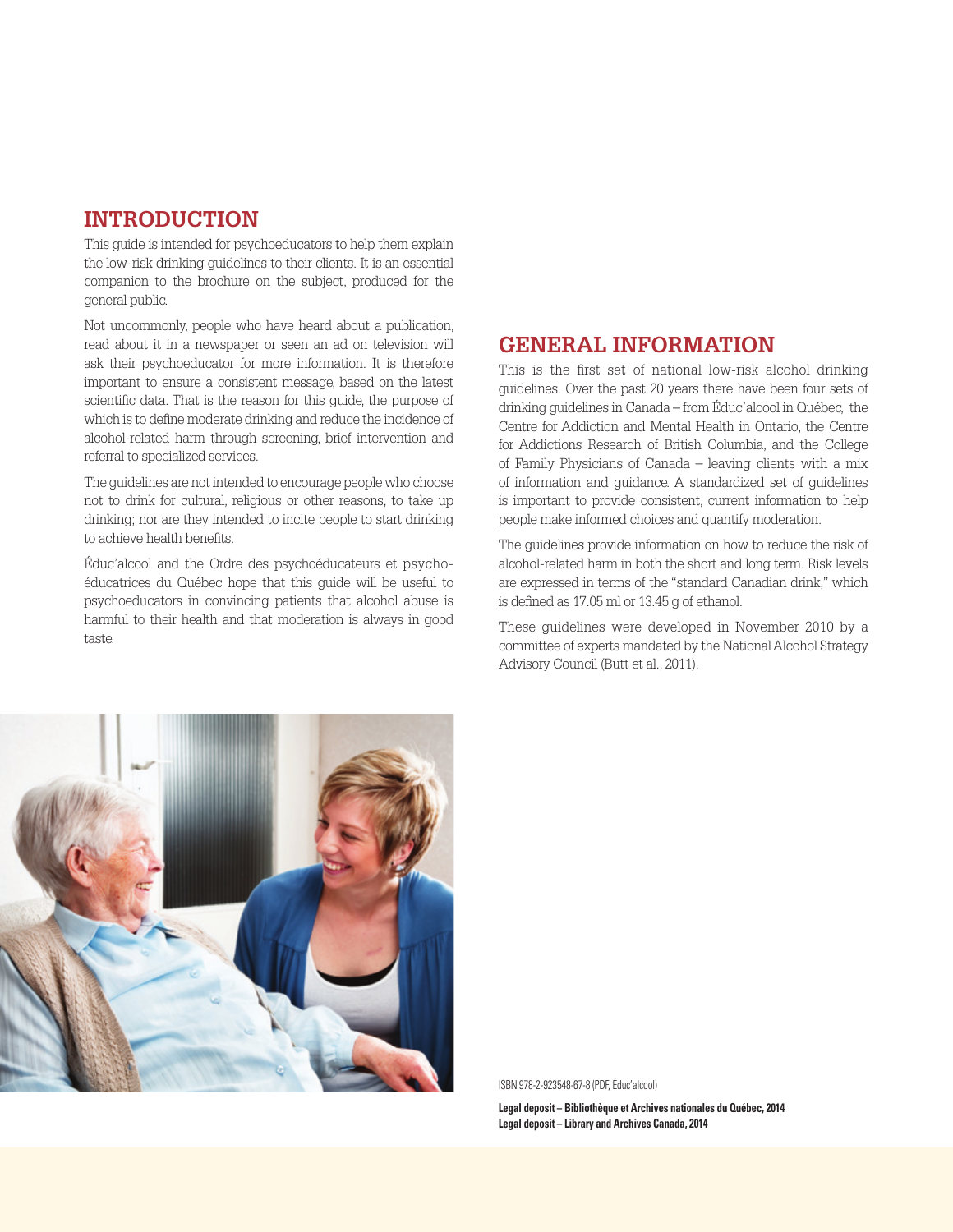

#### • one regular **beer** (341 ml / 12 oz, 5% v/v alcohol)

- one glass of **wine** (142 ml / 5 oz, 12% v/v alcohol)
- one glass of **fortified wine** (86 ml / 3 oz, 20% v/v alcohol)
- one glass of **spirits** (43 ml / 1.5 oz, 40% v/v alcohol)

As for cider, malt liquor and premixed drinks, which are generally, but not always, served in a 142 ml / 5 oz glass, you have to read the label to check the alcohol percentage, which varies between 2.5% and 20% v/v alcohol.



Glass of beer 341 ml/12 oz 5% alc./vol.



Glass of wine 142 ml/5 oz 12% alc./vol.



Glass of fortified wine 86 ml/3 oz 20% alc./vol.



Glass of spirits 43 ml/1.5 oz 40% alc./vol.



Glasses of cider 142 ml/5 oz 6% alc./vol.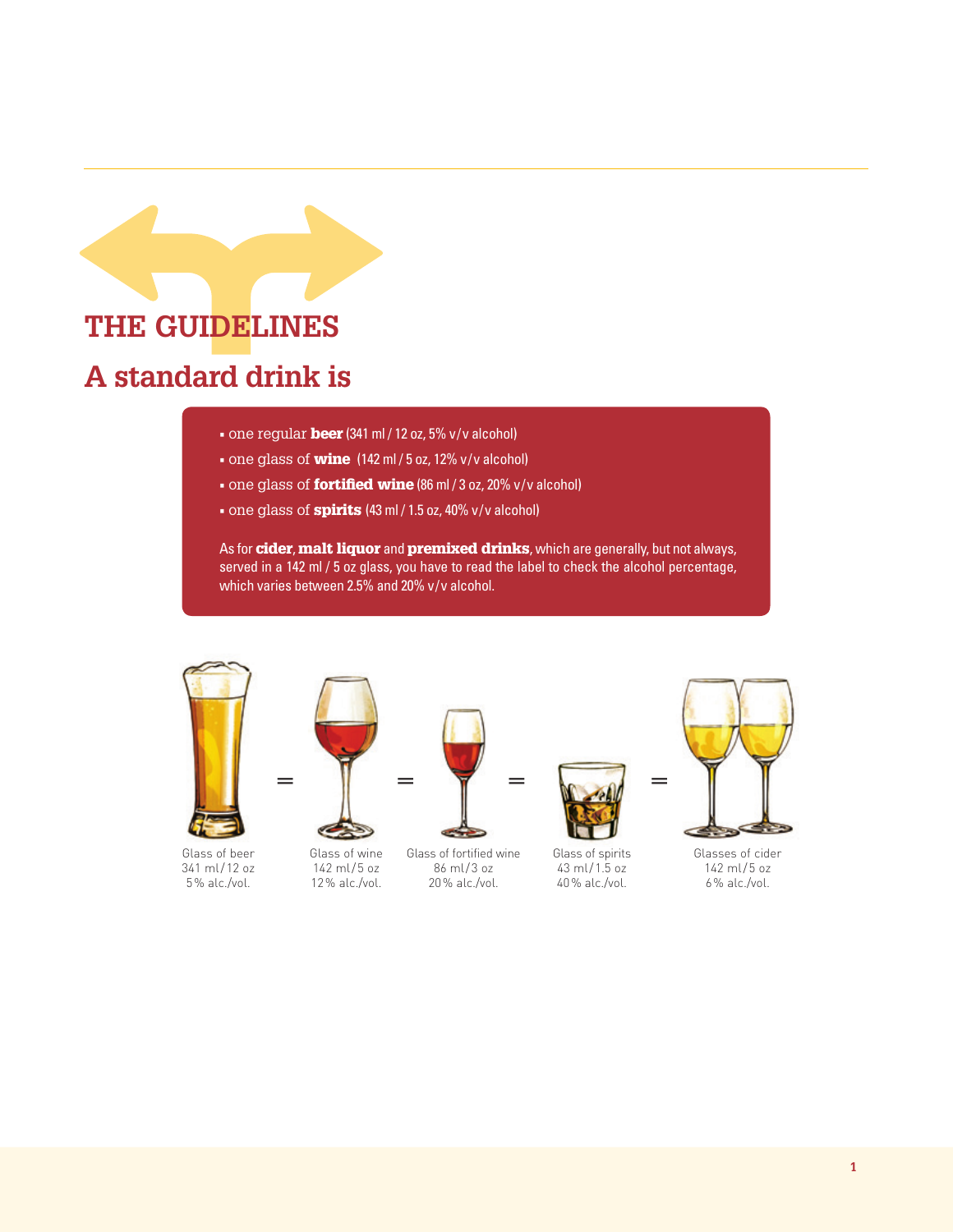

## REDUCING THE RISK OF CHRONIC SEPTED HARM **Reducing the risk of chronic alcohol-related harm**

These recommended drinking limits aim to reduce *long-term* health risks.



#### **Advise clients:**

- To have some non-drinking days every week to minimize tolerance and habit formation.
- Not to increase drinking to the upper limit, since health benefits are greatest up to 1 standard drink per day.
- That adults with reduced tolerance, whether due to low body weight, age (under 25 or over 65), or because they drink rarely or very little, should set lower limits than the general public.

See Section 2, *Communicating Alcohol-Related Health Risks*, to apply individual risk assessment to population-based guidelines.

**Reducing the risk of acute alcohol-related harm**

These recommendations aim to reduce *short-term* risks.



#### **Advise clients:**

Guideline

- That, in many situations, the risk of injury increases with each additional drink.
- To drink at the upper limit only *occasionally* and always stay within the *weekly* limits specified above.
- To drink with meals and not on an empty stomach.
- To have no more than 2 standard drinks in any 3-hour period.
- To alternate alcoholic drinks with caffeine-free, non-alcoholic beverages.
- To avoid risky situations and activities.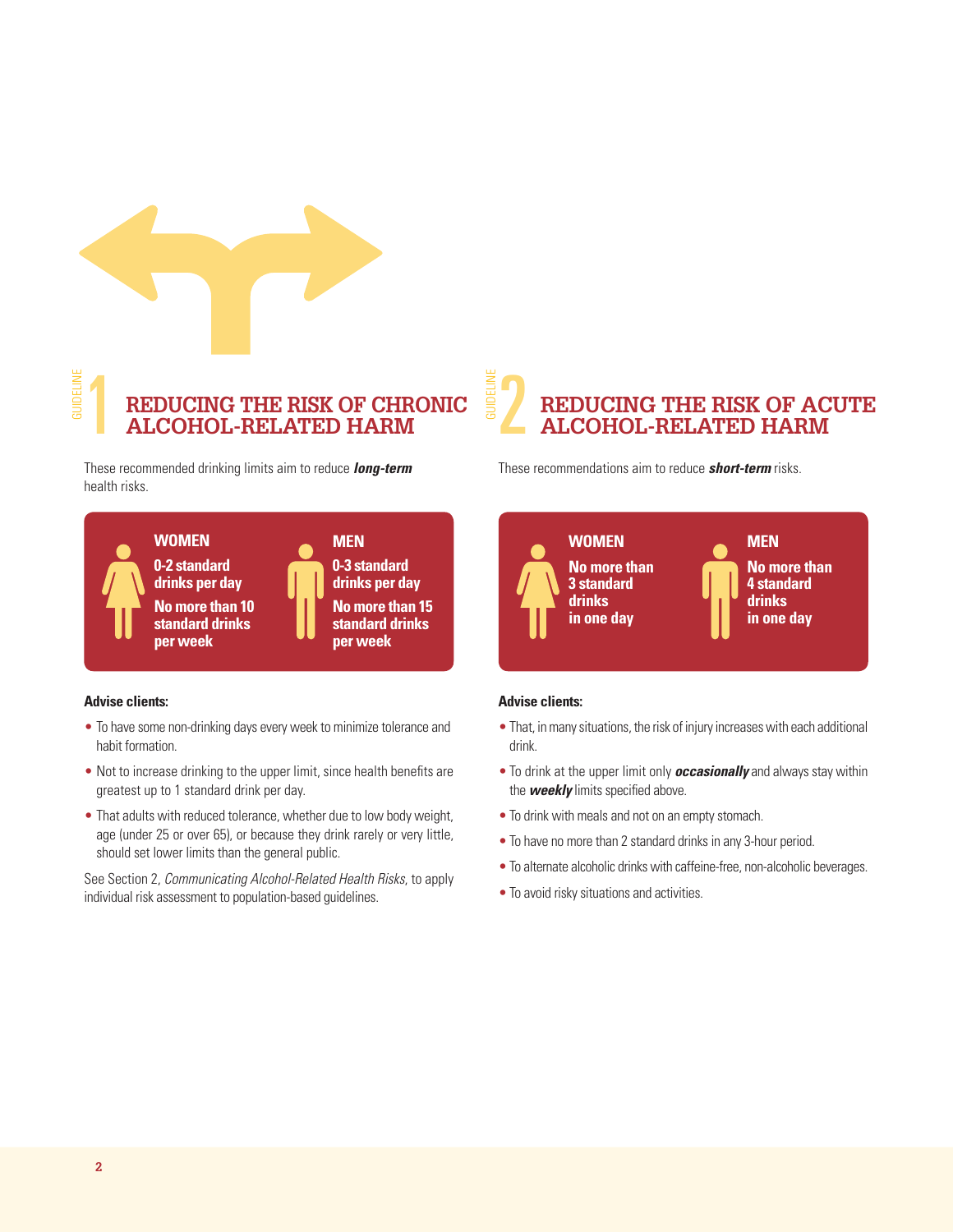## 3 5 **Contraindications young people** Guideline

Alcohol should be avoided in these situations.

#### **Advise clients to abstain from alcohol when:**

- Operating any kind of vehicle, machinery or tools.
- Using medications or other drugs that interact with alcohol.
- Engaging in sports or other potentially dangerous physical activities.
- Working.
- •Making important decisions.
- Responsible for the care or supervision of others.
- Suffering from serious physical illness, mental illness or alcohol dependence.

## 4 **PREGNANT WOMEN** Guideline

For women who are pregnant, planning to be pregnant, or nursing.

#### **Advise clients:**

- The safest option during pregnancy or when planning to become pregnant is to abstain from drinking alcohol.
- Alcohol in the mother's bloodstream can harm the developing foetus. While the risk from light drinking during pregnancy appears very low, there is no threshold for alcohol use in pregnancy that has been definitively proven to be safe.
- •Nursing mothers should not drink alcohol right before a feeding, as some of the alcohol passes into the breast milk and may affect the baby.
- Women who plan to drink alcohol can prevent or limit alcohol from reaching their babies by nursing or pumping breast milk before they drink.

For more information, see *Pregnancy and Drinking: Your Questions Answered*, co-published by Collège des médecins du Québec and Éduc'alcool.

## **Alcohol and** Guideline

Advise clients that alcohol can affect healthy physical and mental development in children and adolescents.

#### **For young people (up to age 18), advise clients that:**

- Many young people do not drink.
- They should delay starting to drink until they are 18.
- If they have decided to start drinking, they should do so in a safe environment, under parental guidance, and limit their intake to 1-2 standard drinks no more than once or twice per week.

#### **For young adults (age 18 to 24), advise clients that:**

• From age 18 to 24, women should never have more than 2 standard drinks in one day and men should never have more than 3 standard drinks in one day.

For more information, see *The Effects of Early Alcohol Use*, published by Éduc'alcool.

Suggest that clients read the general-public version of *Low-Risk Drinking: 2 3 4 0*.

Additional details can be found in the scientific document on which these guidelines were based: *Alcohol and Health in Canada: A Summary of Evidence and Guidelines for Low-Risk Drinking.*

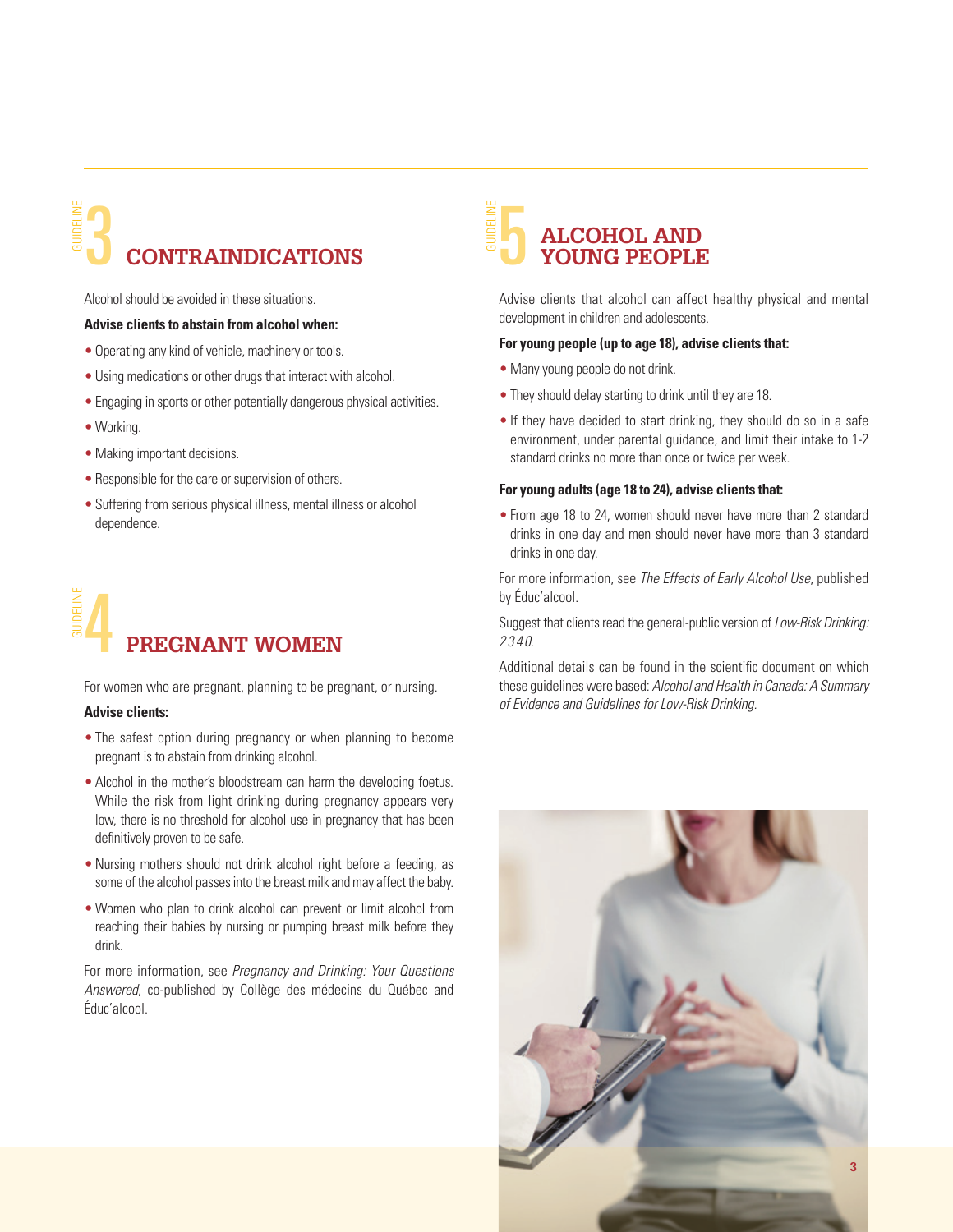

## **Communicating**   $\bf ALCOHOL-RELATED$ **Hea lth Risks**

**This section is meant to assist psychoeducators in discussing with their patients the risks of several serious illnesses associated with different levels of alcohol consumption.** 

Tables 1, 2 and 3 on the following pages – taken from the technical, scientific report that provided the basis for *Canada's Low-Risk Alcohol Drinking Guidelines* – show changes in the risk for a selected number of serious alcohol-related illnesses based on how many standard drinks a person has, on average, per day. These estimates are based on an analysis of a comprehensive database of scientific studies commissioned as an internal document by the Centre for Addiction and Mental Health.

The data in the tables represent relative, not absolute, risk. Relative risk is the ratio of the probability of contracting a disease when exposed to a factor to the probability of contracting the disease when not exposed. It is a measure of association.

Table 1 summarizes the relative risks for 12 serious illnesses, including seven types of cancer, which apply equally for men and women under 70.<br>Of note from this table:

- Having just one standard drink per day increases a person's risk of getting any one of the nine conditions highlighted in yellow by 3% to 42%. For these nine conditions, the risk rises with the number of standard drinks consumed per day.
- Tuberculosis is the only condition for which there is no significant change in risk until a particular "threshold" drinking level (namely, three or more standard drinks per day).
- With regard to ischemic heart disease, relative risk follows a J-curve: it drops by 14-19% at 3-4 standard drinks per day, is zero at 5-6 standard drinks per day and increases with greater consumption.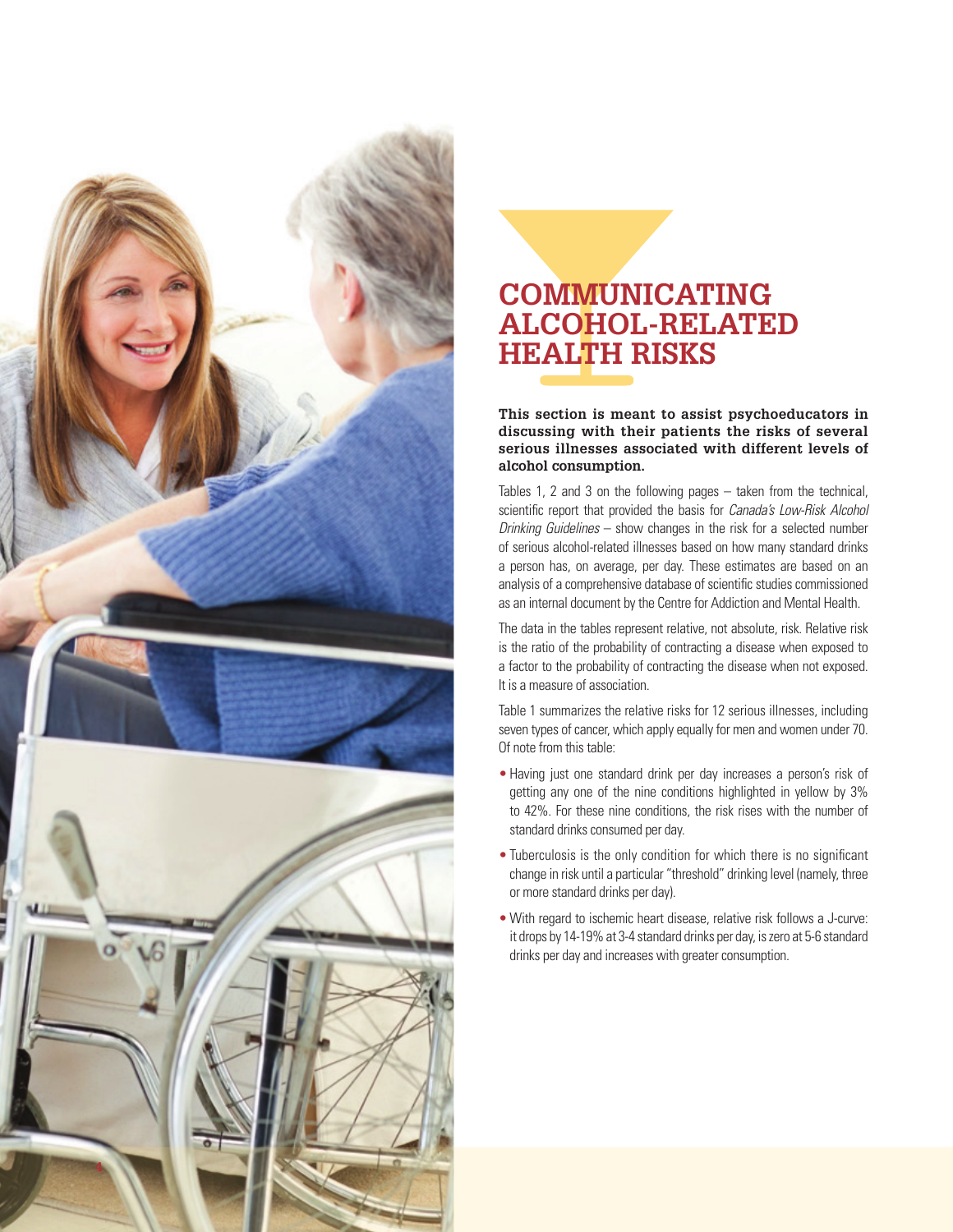## **Table 1**

Percentage variation in long-term relative risk for 12 similar diseases among men and women under the age of 70, by average number of standard drinks per day



| <b>Type of</b><br>Illness or<br><b>Disease</b> | Proportion<br>of All Deaths,<br>2002-2005 | $\frac{1}{\text{DRINK}}$ | $\overline{2}_{DRINKS}$ | $3-4$  | $\overline{5.6}$ | $+6$<br>DRINKS |
|------------------------------------------------|-------------------------------------------|--------------------------|-------------------------|--------|------------------|----------------|
| <b>Tuberculosis</b>                            | 1 in 2,500                                | $\boldsymbol{0}$         | 0                       | $+194$ | $+194$           | $+194$         |
| Oral cavity &<br>pharyngeal cancer             | 1 in 200                                  | $+42$                    | $+96$                   | $+197$ | $+368$           | $+697$         |
| Oral/Oesophageal<br>cancer                     | 1 in 150                                  | $+20$                    | $+43$                   | $+87$  | $+164$           | $+367$         |
| <b>Colon cancer</b>                            | $1$ in $40$                               | $+3$                     | $+5$                    | $+9$   | $+15$            | $+26$          |
| <b>Rectal cancer</b>                           | 1 in 200                                  | $+5$                     | $+10$                   | $+18$  | $+30$            | $+53$          |
| <b>Liver cancer</b>                            | 1 in 200                                  | $+10$                    | $+21$                   | $+38$  | $+60$            | $+99$          |
| <b>Laryngeal cancer</b>                        | 1 in 500                                  | $+21$                    | $+47$                   | $+95$  | $+181$           | $+399$         |
| <b>Ischemic heart disease</b>                  | 1 in 13                                   | $-19$                    | $-19$                   | $-14$  | $\mathbf 0$      | $+31$          |
| <b>Epilepsy</b>                                | 1 in 1,000                                | $+19$                    | $+41$                   | $+81$  | $+152$           | $+353$         |
| <b>Dysrhythmia</b>                             | 1 in 250                                  | $+8$                     | $+17$                   | $+32$  | $+54$            | $+102$         |
| <b>Pancreatitis</b>                            | 1 in 750                                  | $+3$                     | $+12$                   | $+41$  | $+133$           | $+851$         |
| <b>Birth of a low</b><br>birth-weight baby     | 1 in 1,000                                | $\mathbf 0$              | $+29$                   | $+84$  | $+207$           | $+685$         |

Source: Butt, P., and al., 2011. Reproduced with permission from the Canadian Centre on Substance Abuse.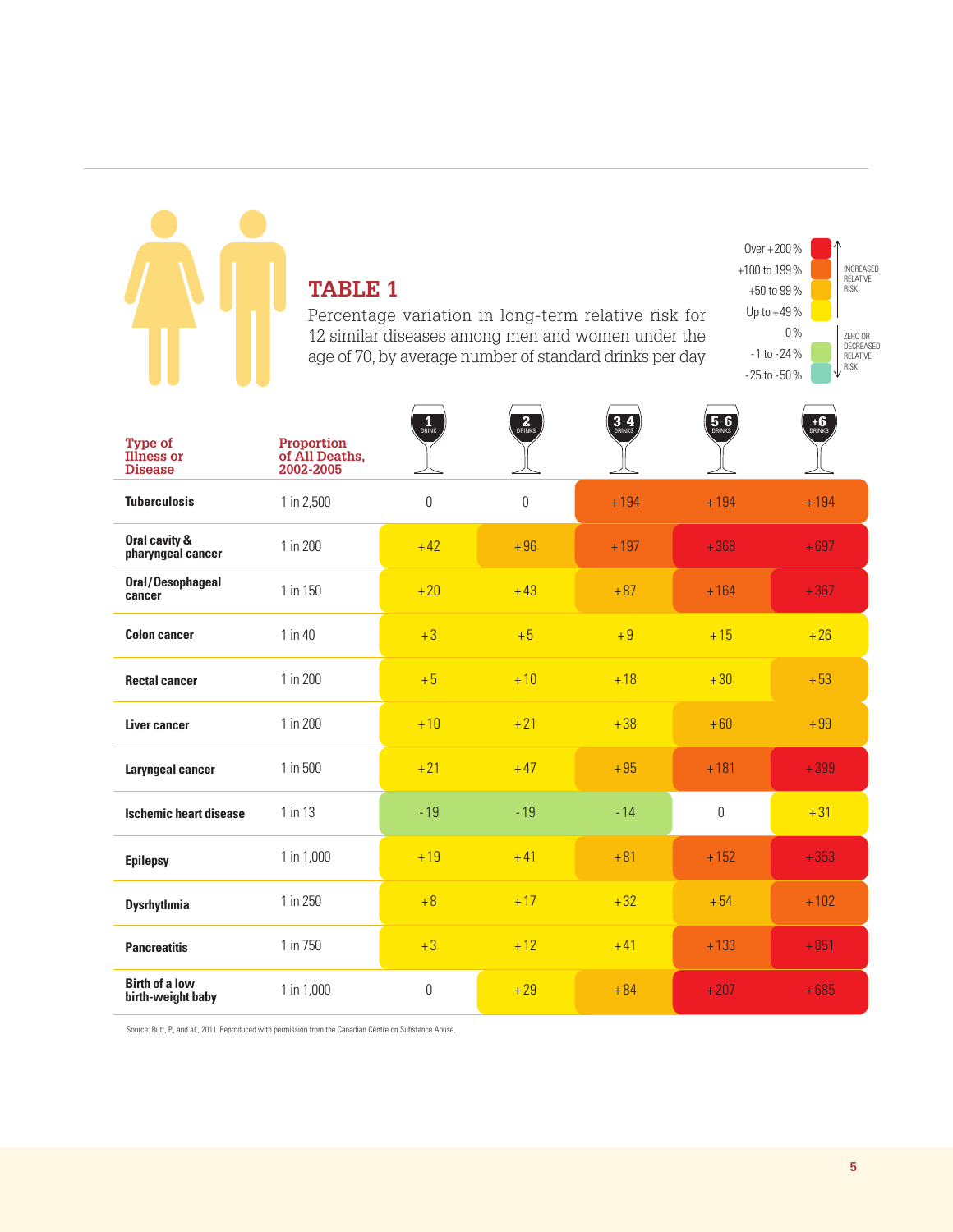Tables 2 and 3 present separate risk estimates for males and females for conditions where they are significantly different. Of note from the estimates in these tables:

- At lower drinking levels, women experience greater benefits for some conditions such as stroke and diabetes (in green). However, as alcohol intake increases, the risk for these conditions rises more rapidly for women than for men.
- At an average of just one standard drink per day, a woman's relative risk of developing lethal cirrhosis increases by 139%, compared to 26% for men.
- The risk levels from drinking for all the listed illnesses are also significant for persons 70 years of age or older, with similar patterns of protection and increased risk.

|                                                       | $0$ ver + 200 %<br>+100 to 199%<br><b>TABLE 2</b><br>$+50$ to 99%<br>Up to $+49%$<br>Percentage variation in long-term relative risk for five<br>$0\%$<br>diseases among men under the age of 70, by average<br>number of standard drinks per day<br>$-1$ to $-24%$<br>$-25$ to $-50\%$ |                          |                          |        |                  |                |
|-------------------------------------------------------|-----------------------------------------------------------------------------------------------------------------------------------------------------------------------------------------------------------------------------------------------------------------------------------------|--------------------------|--------------------------|--------|------------------|----------------|
| <b>Type of</b><br><b>Illness or</b><br><b>Disease</b> | Proportion<br>of All Deaths,<br>2002-2005                                                                                                                                                                                                                                               | $\frac{1}{\text{DRINK}}$ | $\overline{2}$<br>Drinks | $3-4$  | $\overline{5.6}$ | $+6$<br>DRINKS |
| <b>Hemorrhagic stroke</b><br>(morbidity)              | ---                                                                                                                                                                                                                                                                                     | $+11$                    | $+23$                    | $+44$  | $+78$            | $+156$         |
| <b>Hemorrhagic stroke</b><br>(mortality)              | 1 in 30                                                                                                                                                                                                                                                                                 | $+10$                    | $+21$                    | $+39$  | $+68$            | $+133$         |
| <b>Ischemic stroke</b><br>(morbidity)                 | $---$                                                                                                                                                                                                                                                                                   | $-13$                    | 0                        | 0      | $+25$            | $+63$          |
| <b>Ischemic stroke</b><br>(mortality)                 | 1 in 80                                                                                                                                                                                                                                                                                 | $-13$                    | 0                        | $+8$   | $+29$            | $+70$          |
| <b>Diabetes mellitus</b>                              | 1 in 30                                                                                                                                                                                                                                                                                 | $-12$                    | 0                        | 0      | $\Omega$         | $+72$          |
| <b>Hypertension</b>                                   | 1 in 150                                                                                                                                                                                                                                                                                | $+13$                    | $+28$                    | $+54$  | $+97$            | $+203$         |
| <b>Cirrhosis</b><br>(morbidity) $*$                   | ---                                                                                                                                                                                                                                                                                     | $0^*$                    | $0^*$                    | $+33$  | $+109$           | $+242$         |
| <b>Cirrhosis (mortality)</b>                          | 1 in 90                                                                                                                                                                                                                                                                                 | $+26$                    | $+59$                    | $+124$ | $+254$           | $+691$         |

Source: Butt, P., and al., 2011. Reproduced with permission from the Canadian Centre on Substance Abuse.

 $\overline{\phantom{a}}$ 

\* Note : Rehm and colleagues (2010) estimate reduced risk of cirrhosis morbidity at these levels of consumption (one or two standard drinks per day). Given that there is no known biological reason for such a result, the relative risk has been artificially put at zero.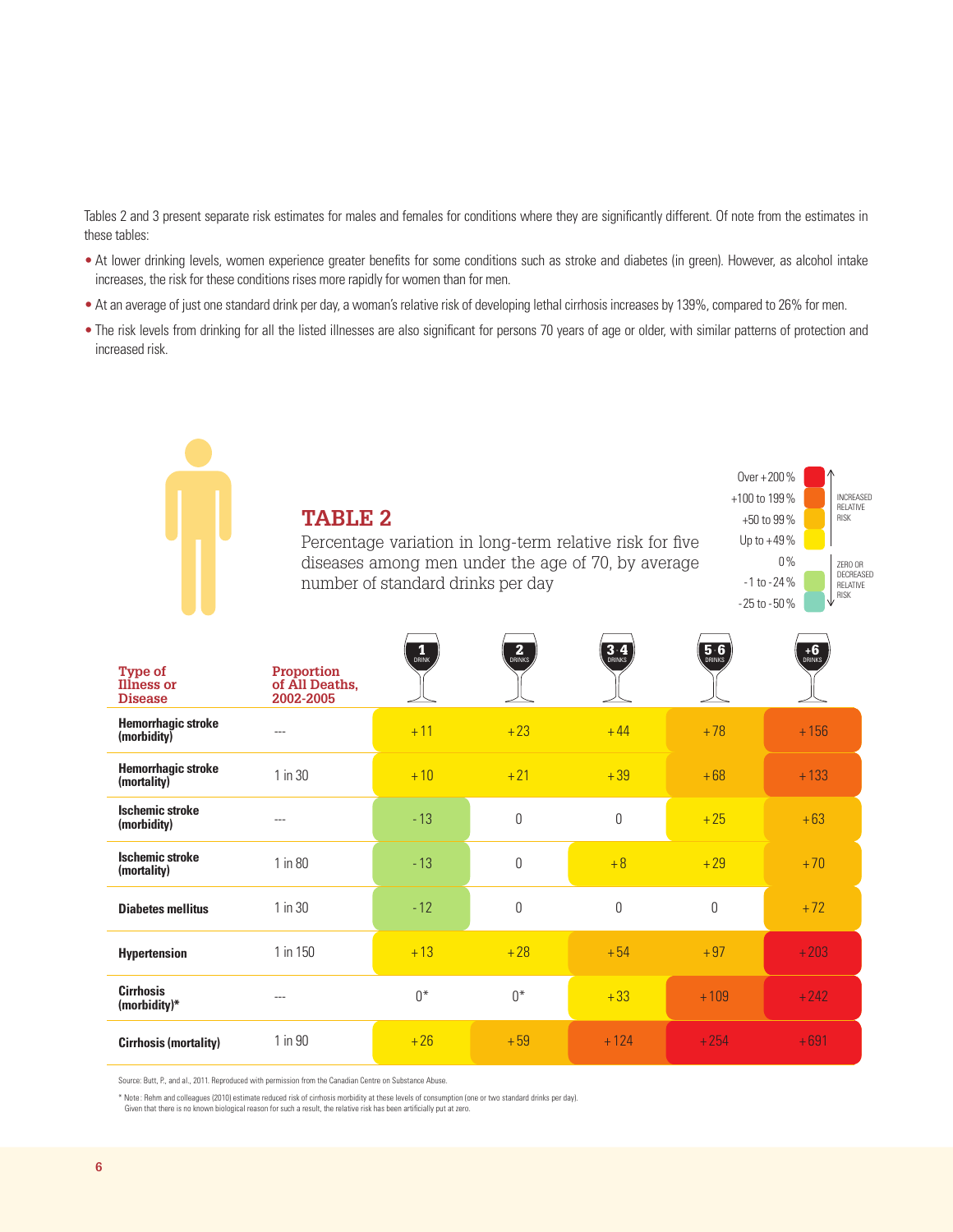## **TABLE 3**

Percentage variation in long-term relative risk for five diseases among women under the age of 70, by average number of standard drinks per day



| <b>Type of</b><br><b>Illness or</b><br><b>Disease</b> | Proportion<br>of All Deaths,<br>2002-2005* | $\mathbf{1}_{\text{DRINK}}$ | $\overline{\mathbf{2}}$ <sub>DRINKS</sub> | $3-4$    | $\frac{5.6}{DRINKS}$ | $+6$<br>Drinks |
|-------------------------------------------------------|--------------------------------------------|-----------------------------|-------------------------------------------|----------|----------------------|----------------|
| <b>Breast cancer</b>                                  | 1 in 45                                    | $+13$                       | $+27$                                     | $+52$    | $+93$                | $+193$         |
| <b>Hemorrhagic stroke</b><br>(morbidity)              | ---                                        | $-29$                       | 0                                         | $\theta$ | $+78$                | $+249$         |
| <b>Hemorrhagic stroke</b><br>(mortality)              | 1 in 20                                    | $+22$                       | $+49$                                     | $+101$   | $+199$               | $+502$         |
| <b>Ischemic stroke</b><br>(morbidity)                 | ---                                        | $-18$                       | $-13$                                     | $\theta$ | $+31$                | $+121$         |
| <b>Ischemic stroke</b><br>(mortality)                 | $1$ in $65$                                | $-34$                       | $-25$                                     | $\Omega$ | $+86$                | $+497$         |
| <b>Diabetes mellitus</b>                              | $1$ in $30$                                | $-36$                       | $-40$                                     | $\Omega$ | $+739$               | $+1560$        |
| <b>Hypertension</b>                                   | $1$ in 85                                  | 0                           | $+48$                                     | $+161$   | $+417$               | $+1414$        |
| <b>Cirrhosis</b><br>(morbidity)                       | ---                                        | $+21$                       | $+70$                                     | $+125$   | $+182$               | $+260$         |
| <b>Cirrhosis</b><br>(mortality)                       | 1 in 160                                   | $+139$                      | $+242$                                    | $+408$   | $+666$               | $+1251$        |

Source: Butt, P., and al., 2011. Reproduced with permission from the Canadian Centre on Substance Abuse.

\* Each cause of death in the above tables is reported in the second column as a proportion of total deaths for four years from 2002–2005, using Statistics Canada data.

#### **There are other conditions caused by alcohol for which current data does not allow changes in risk to be determined according to alcohol intake. These include:**

- alcohol dependence syndrome (alcoholism)
- alcoholic psychosis
- nervous system degeneration due to alcohol
- alcoholic polyneuropathy, myopathy and cardiomyopathy
- alcoholic gastritis
- alcoholic liver diseases and alcoholic hepatitis
- alcohol-induced pancreatitis
- foetal alcohol spectrum disorder
- alcohol toxicity and poisoning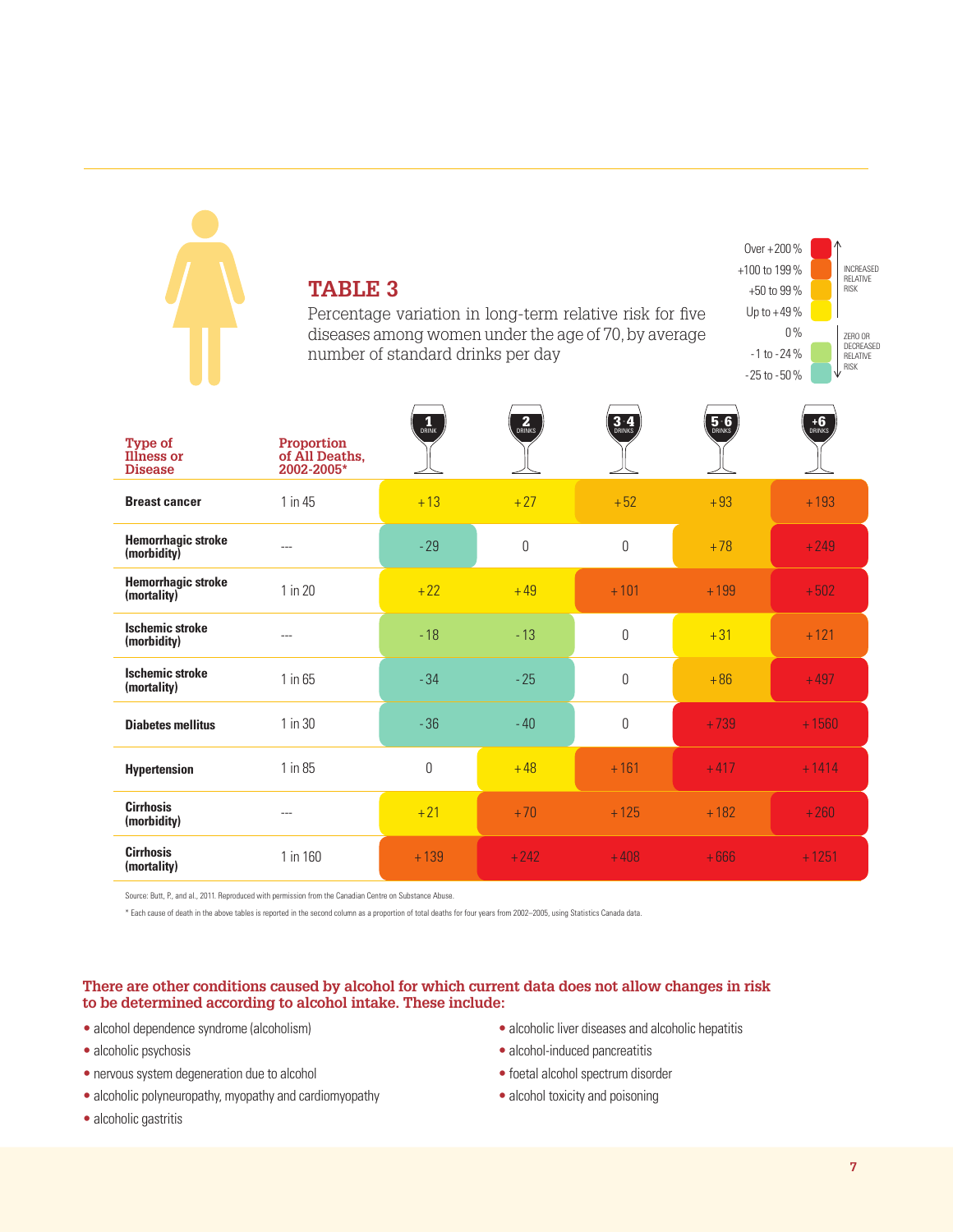# What do the *Low-Risk Drinking Guidelines*<br>recommend?<br>To reduce long-term risks, the first guideline recommence<br>should have no more than 10 standard drinks a week, with<br>two standard drinks a day most days. Men should have **Frequently Asked Questions**

These FAQs were developed to assist psychoeducators in promoting and explaining the *Low-Risk Drinking Guidelines* to clients. They are not intended specifically for the general public, but could be useful to psychoeducators who want to make the data more understandable when talking to clients.

When promoting the guidelines, it is important to remember that

- these are *low-risk*, *not no-risk*, guidelines
- the guidelines set *limits*, not targets
- the guidelines are for adults aged 25-65 who choose to drink or who plan to do so.

## **recommend?**

To reduce long-term risks, the first guideline recommends that women should have no more than 10 standard drinks a week, with no more than two standard drinks a day most days. Men should have no more than 15 standard drinks a week, with no more than three standard drinks a day most days. Everyone should plan non-drinking days every week.

The second guideline aims to reduce the short-term risk of injury and harm from drinking alcohol. It recommends that women consume no more than three standard drinks, and men no more than four, on any single occasion.

The other three guidelines identify population segments (such as youth and pregnant women) and situations where alcohol should be avoided (e.g., when driving or taking medication). Tips are provided to help further reduce the risk of alcohol-related harm.

#### **What are some of the health risks associated with alcohol?**

Average long-term alcohol use (i.e., as little as one or two standard drinks per day) can lead to eight types of cancers (oral, pharyngeal, laryngeal, oesophageal, liver, breast, colon and rectal). It can also lead to other serious problems such as seizures, pancreatitis, low birth weight, foetal alcohol spectrum disorder (FASD), stroke, cardiac arrhythmia, cirrhosis and hypertension. In addition, during or after a specific drinking occasion, there is an increased short-term risk of injuries associated with motor vehicle crashes and abusive or violent behaviour, as well as other harms such as alcohol poisoning.

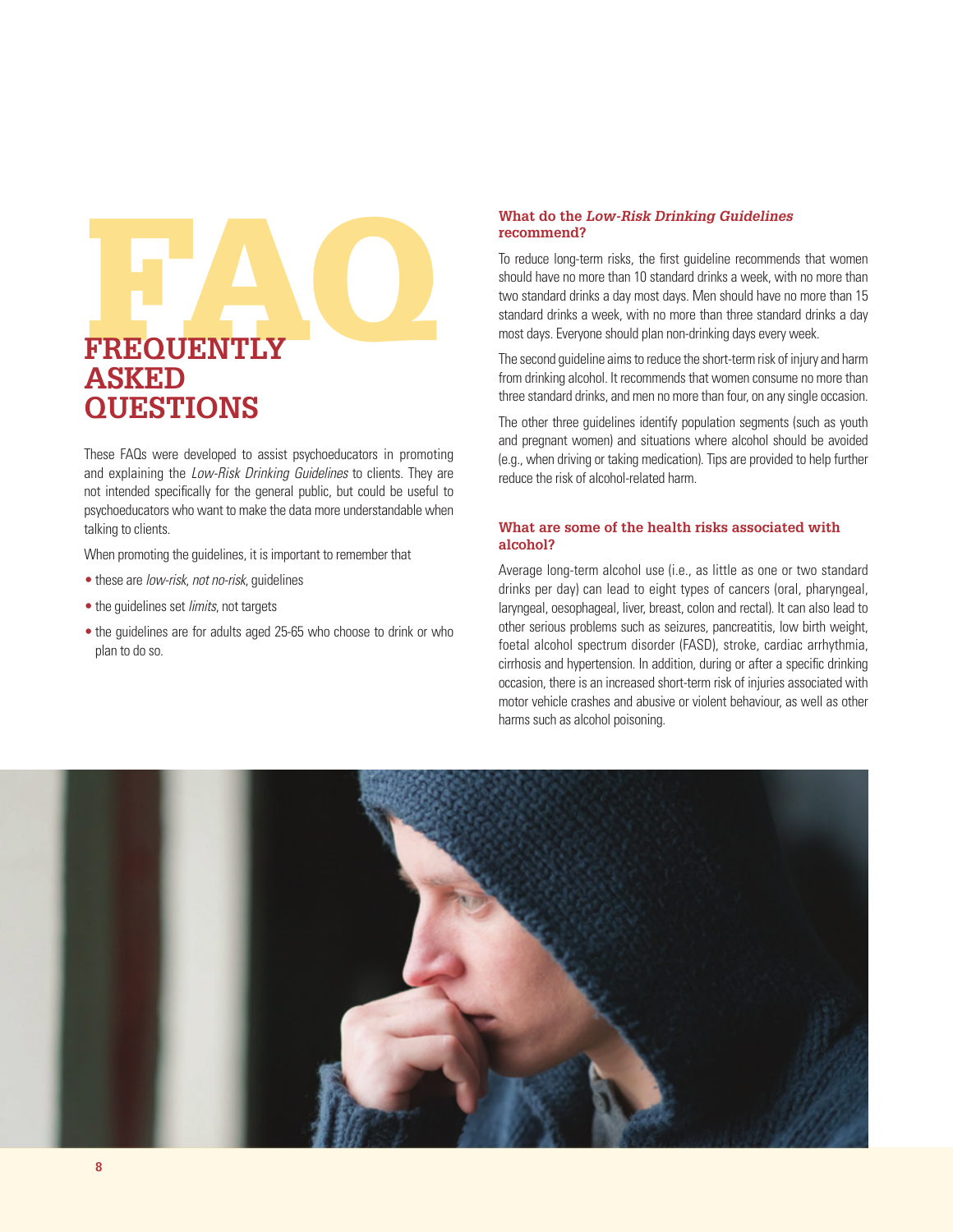#### **Why are these guidelines different from previous ones developed in Canada and those in other countries?**

These guidelines are based on the most current scientific evidence. They identify daily limits where the potential health risks and health benefits cancel each other out exactly. As well, the amount of alcohol contained in a drink varies among different guidelines, so a consistent and standardized definition was needed.

#### **Why do the guidelines contain two different sets of limits?**

The first set of limits is based on research related to the long-term risk of serious diseases associated with alcohol consumption, as well as the evidence of health benefits related to diabetes and some heart conditions.

The second set of limits, those for special occasions, is based on evidence related to the risk of harm that can occur during or after a specific drinking occasion. This includes injuries from falls, motor vehicle crashes, and abusive or violent behaviour.

#### **In the second guideline, what does "single occasion" mean?**

People should drink at the upper limit only occasionally. However, the term "occasionally" has not been well defined. The limits are derived from average levels of daily consumption reported in hundreds of different studies, very few of which go into this kind of subtle variation over days. As a precautionary principle, researchers now suggest we should consider single occasions to be special occasions that occur infrequently – certainly no more than once a week. People should always abide by the weekly limits specified in the first guideline.

#### **What are the risks of drinking the weekly maximum in one night or over one weekend?**

The risk of alcohol-related injuries increases with each drink. In addition to wiping out any potential benefits of light drinking, occasional episodes of heavy drinking increase the risk of short-term harm, such as injuries, poisoning and illnesses, as well as long-term harm such as cancers and liver diseases. The weekly limits are designed to be just that  $-$  a weekly limit, not a daily limit.

#### **Why are the drinking limits different for men and women?**

The limits are different because research shows that alcohol puts women at greater risk for certain alcohol-related illnesses than men (e.g., breast cancer, stroke, diabetes, high blood pressure, liver disease). For example, when a woman has an average of one drink per day, it is estimated that her risk of lethal cirrhosis increases by 139%, compared to 26% for a man. Additionally, the risk of stroke for women is at least double the risk for men when the limits in the guidelines are exceeded.

These gender differences occur for several reasons. On average, women weigh less than men, and smaller people reach higher blood-alcohol levels than larger people. In addition, kilogram for kilogram, women have less water in their bodies than men do, so even if a woman and a man of the same weight drink an equal amount of alcohol, the woman's blood-alcohol concentration will be higher. Finally, women have fewer alcohol-metabolizing enzymes and they digest alcohol in their stomachs differently than men.

The guidelines are a starting place for women to assess their drinking habits.

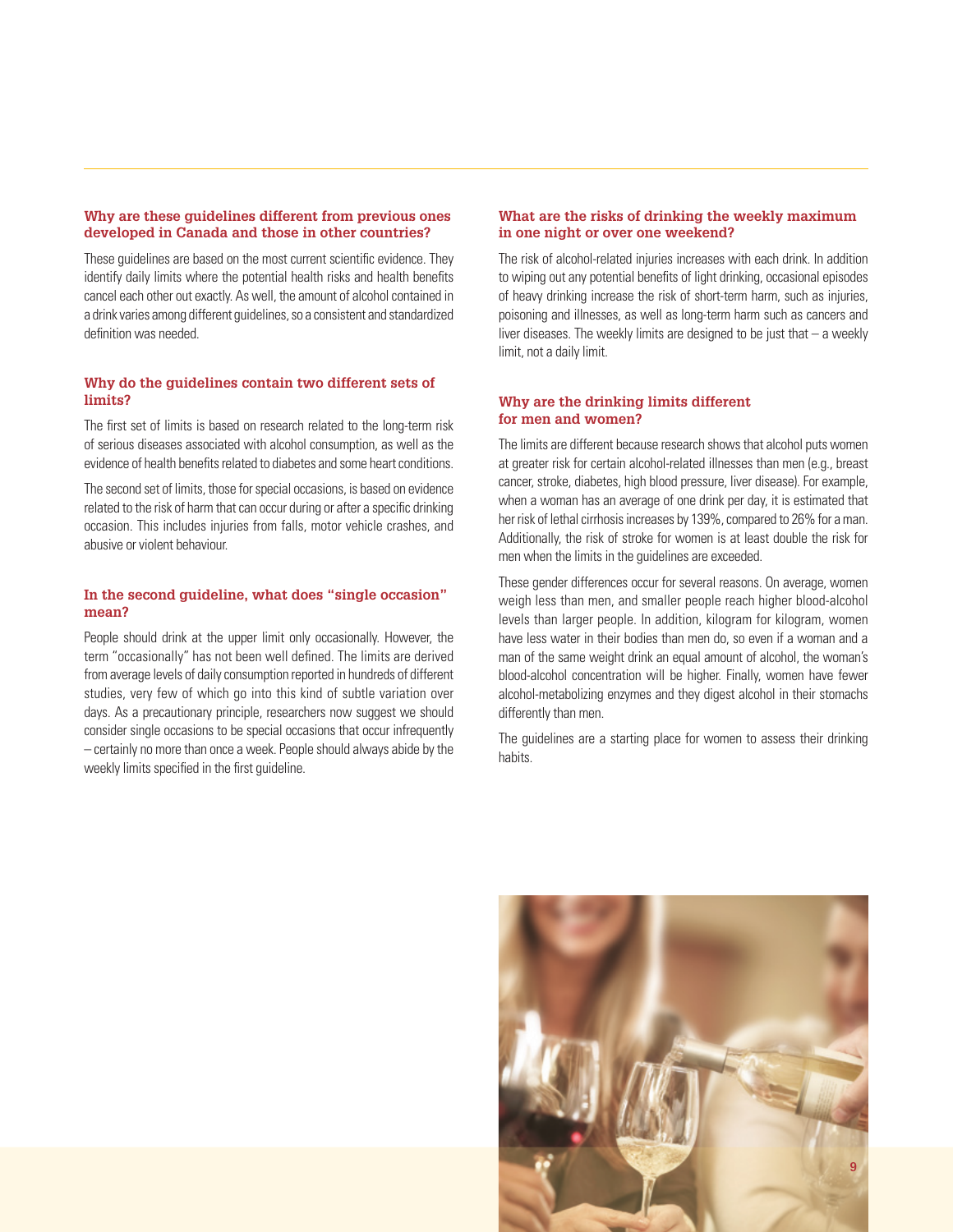## FAQ

#### **Are there exceptions to the guidelines?**

The *Low-Risk Drinking Guidelines* are intended for people 25-65 years of age. See below for age-specific recommendations for those outside this range. The guidelines recommend abstinence for high-risk groups, such as people with alcohol dependence, youth and pregnant women.

They also recommend extreme caution when drinking alcohol in highrisk situations, such as driving or operating machinery, making important decisions, or taking medications and/or other drugs.

#### **• Youth (under 18)**

The key message for youth is to delay drinking at least until their late teens. Alcohol can impair the healthy physical and mental development of children and adolescents. It is important to remember that many young people choose not to drink. However, if they do decide to drink, they should do so in a safe environment under parental guidance, never have more than one or two standard drinks at a time, and never drink more than once or twice a week. They should plan ahead and consider the safe drinking tips in the brochure *Low-Risk Drinking: 2 3 4 0*.

For more information, see Éduc'alcool, *The Effects of Early Alcohol Use*.

#### **• Young adults (18 to 24)**

From their late teens to age 24, women should never have more than two standard drinks per day or 10 standard drinks per week. Young men should never have more than three standard drinks per day or 15 standard drinks per week. Both men and women should have non-drinking days each week.

#### **• Seniors (over 65)**

Seniors should never exceed the recommendations of the guidelines: two standard drinks per day or 10 standard drinks per week for women, and three standard drinks per day or 15 standard drinks per week for men. As people age, they metabolize alcohol more slowly and may become more sensitive to its effects. This can place them at increased risk for accidents, falls and the worsening of some health issues. Also, many seniors often take a variety of drugs that affect the central nervous system and the guidelines recommend avoiding alcohol while taking medication.

For more information, see Éduc'alcool, *Alcohol and Seniors*.

#### **• Pregnancy**

Alcohol in the mother's bloodstream can harm a developing foetus. While the risk from light drinking during pregnancy appears very low, there is no threshold of alcohol use in pregnancy that has been definitely proven to be safe. Therefore, the best advice for women who are pregnant or planning to become pregnant is that the safest choice is to drink no alcohol at all. They should discuss any alcohol use with their physician, pharmacist, or other healthcare or social services professional.

For more information, see:

- Éduc'alcool and Collège des médecins du Québec, *Pregnancy and Drinking: Your Questions Answered*.
- Society of Obstetricians and Gynaecologists, *Consensus Clinical Guidelines on Alcohol Use and Pregnancy.*

#### **• Breastfeeding**

Nursing mothers should be advised to not drink alcohol right before a feeding, as alcohol passes into the breast milk and affects the baby. Alcohol may affect the infant's short-term sleep patterns and gross motor development. Alcohol can also alter the milk letdown reflex and decrease the amount of milk the baby gets. Nursing mothers who plan to drink alcohol should be informed that there are things they can do to make sure the alcohol doesn't reach their babies, such as pumping breast milk or breastfeeding before they drink.

For more information, see: Éduc'alcool and Collège des médecins du Québec, *Pregnancy and Drinking: Your Questions Answered*.

#### **• Driving or operating machinery**

While the blood-alcohol concentration limit for driving is set by law, the safest option is to not drink before driving or operating a motor vehicle. Operating any kind of vehicle, machinery or tools requires coordinated mental and physical skills. Alcohol interferes with and reduces a person's ability to perform these skills, increasing the risk of crashes and other negative health outcomes. Before drinking alcohol, people should plan ahead for a safe ride home by naming a designated driver who has not been drinking, arranging for a taxi or using public transportation.

For more information, see Éduc'alcool, *Drinking. Driving. Making the Right Choice*.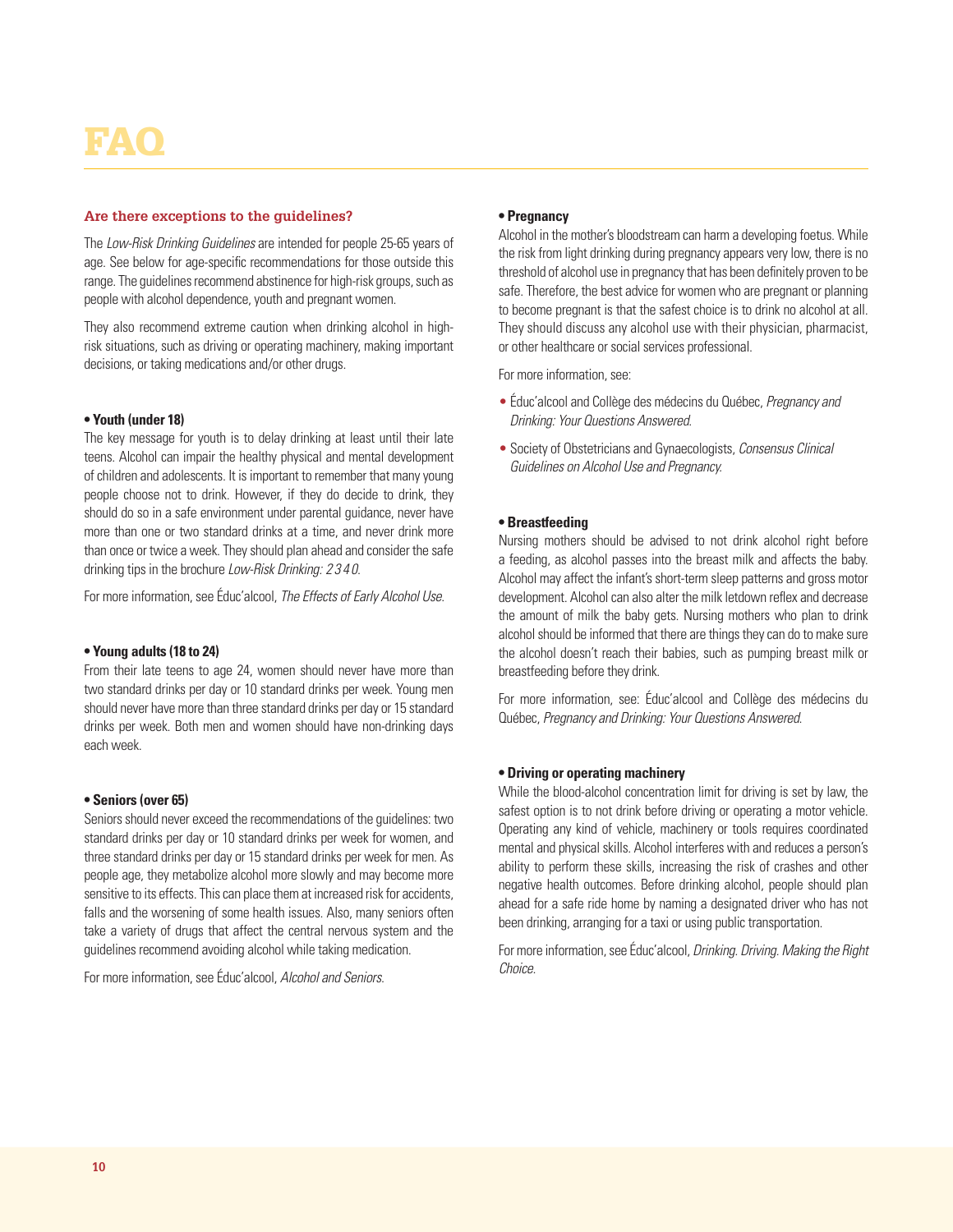#### **• Medications**

The combination of alcohol and medications, including over-the-counter drugs, can result in serious harm and even death. Alcohol can make medications less effective; it can also affect the body's ability to process them, making them overly strong. Anyone who is considering drinking while taking prescription or over-the-counter medications should always check for warnings on the packaging, and consult their physician or pharmacist to see whether alcohol should be avoided entirely.

For more information, see Éduc'alcool, *Alcohol Combinations*.

#### **• Other legal and illegal drugs**

Combining alcohol and other drugs can result in serious harm and even death, and should be avoided.

For more information, see Éduc'alcool, *Alcohol Combinations*.

#### **• Physical and mental illnesses**

Physical and mental illness heightens the effects of alcohol, and the impact can be particularly serious in some circumstances. Alcohol can affect the disease process or the impact of medications. Alcohol also affects a person's risk for developing a number of health conditions. For example, at even one drink per day over a period of time, a person's risk for any one of several different types of cancer increases dramatically. People should consult their physician or health care professional to determine whether it is safe for them to drink alcohol and, if so, how much, in light of their health condition and risk status.

For more information, see Éduc'alcool, *Alcohol and Mental Health*.

#### **• Alcohol dependence**

When a person is severely dependent on alcohol, complete abstinence is generally recommended. Signs of alcohol dependence include needing to drink an increasing quantity of alcohol to get the same effect, feeling unable to restrict drinking to one or two drinks, and feeling anxious or shaky the morning after drinking heavily.

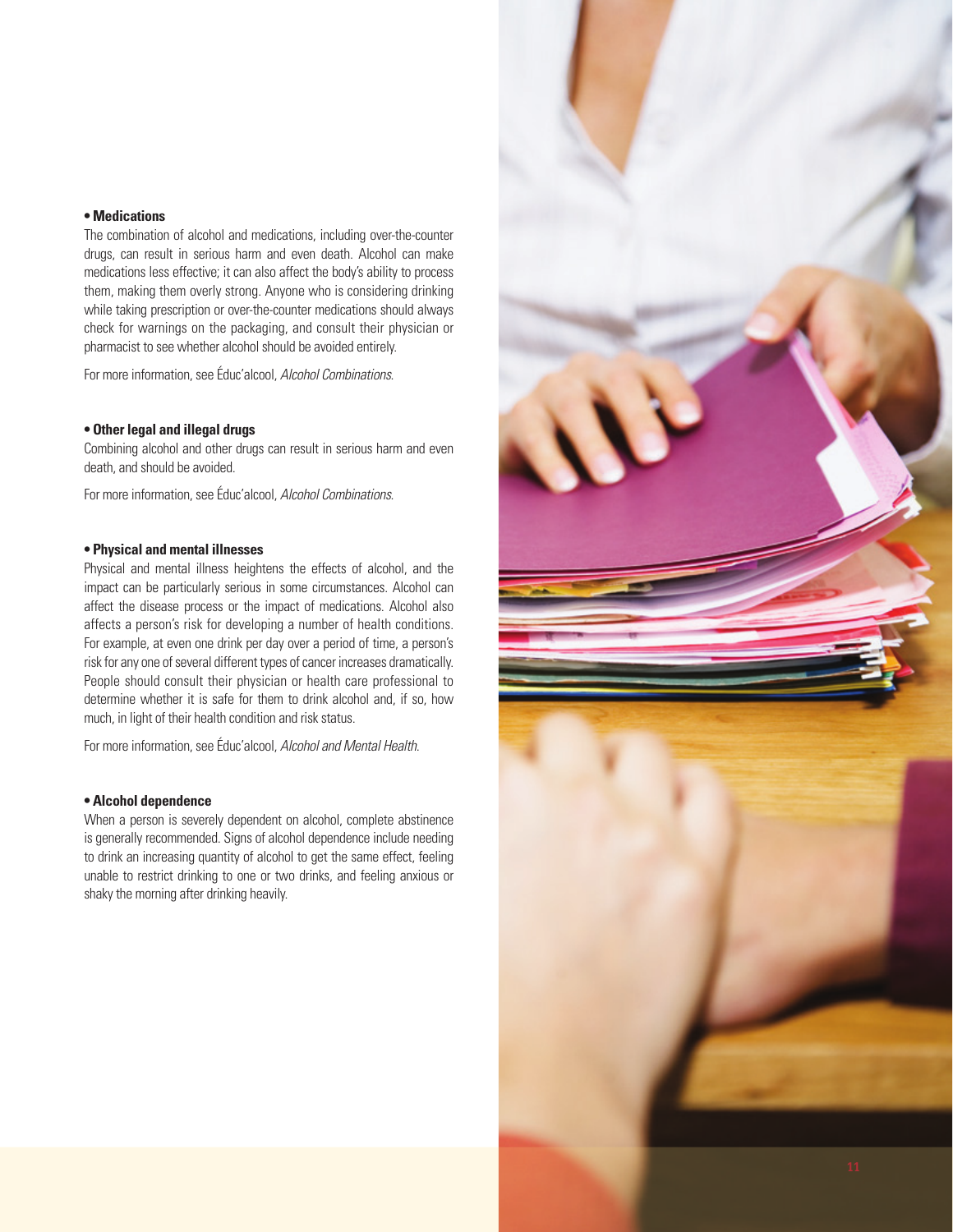## FAQ

#### **Given that there are some health benefits related to alcohol, should people drink to the limit each week?**

The guidelines set *limits*, not targets; they don't prescribe how much people should drink. No one should increase their drinking to the limit or drink consistently at the limit, as health benefits are greatest at up to one standard drink per day. Moderate alcohol consumption (i.e., approximately one standard drink per day) appears to provide some protection against diabetes and some forms of heart disease for men and women over 45. However, as daily consumption increases, so too does the risk of a wide range of physical and mental illnesses, including a number of cancers, liver disease and depression. Drinking in excess of the recommendations in the guidelines (e.g., more than two standard drinks a day for women and more than three a day for men) cancels out any health benefits.

#### **If someone drinks more than the limits set by the guidelines, is he/she an alcoholic?**

No. Alcohol dependence is a complex and serious health condition. If you are worried about your drinking habits or those of someone close to you, speak to a physician.

#### **How often will the guidelines be updated?**

The guidelines are based on the best evidence available in late 2010. On behalf of the National Alcohol Strategy Advisory Council, the Expert Advisory Panel, which includes Éduc'alcool's senior researcher, will review the guidelines at regular intervals and whenever new data is available. Updated versions will be available at the Éduc'alcool website.

#### **References**

Butt, P., D. Beirness, L. Gliksman, C. Paradis, et T. Stockwell (2011). *Alcohol and health in Canada: A summary of evidence and guidelines for low-risk drinking*, Ottawa (ON), Canadian Centre on Substance Abuse.

Carson, G., L.V. Cox, J. Crane, P. Croteau, L. Graves, S. Kluka, G. Koren, M.J. Martel, D. Midmer, and I. Nulman (2010). "Alcohol use and pregnancy consensus clinical guidelines," *Journal of Obstetrics and Gynaecology Canada/Journal d'obstétrique et gynécologie du Canada*. 32 (8 Suppl 3):S1.

Canadian Centre on Substance Abuse (2012a). *Canada's Low-Risk Alcohol Drinking Guidelines: Frequently Asked Questions*, Ottawa (ON).

Canadian Centre on Substance Abuse (2012b). *Canada's Low-Risk Alcohol Drinking Guidelines: Communicating alcohol-related health risks*, Ottawa (ON).

Canadian Centre on Substance Abuse (2012c). *Guidelines for Healthcare Providers to Promote Low-Risk Drinking Among Patients*, Ottawa (ON).

National Alcohol Strategy Advisory Council (2012). *Canada's Low-Risk Alcohol Drinking Guidelines* [Brochure], Ottawa (ON).

Éduc'alcool (2006). *Alcohol and Seniors*, Montréal (QC).

Éduc'alcool (2007). *Low-Risk Drinking: 2340*, Montréal (QC).

Éduc'alcool (2008). *Alcohol Combinations*, Montréal (QC).

Éduc'alcool (2009). *The Effects of Early Alcohol Use*, Montréal (QC).

Éduc'alcool (2011). *Alcohol and Mental Health*, Montréal (QC).

Éduc'alcool (2012). *Drinking. Driving. Making the Right Choice*, Montréal (QC).

Éduc'alcool and Collège des médecins du Québec (2008). *Pregnancy and Alcohol. Your questions answered*, Montréal (QC).

Rehm, J., B. Taylor, S. Mohapatra, H. Irving, D. Baliunas, J. Patra, and M. Roerecke (2010). "Alcohol as a risk factor for liver cirrhosis: A systematic review and meta-analysis," *Drug and Alcohol Review*. 29 (4):437-445.

Rehm, J., T. Kehoe, B. Taylor, and J. Patra (2009). *Evidence base for the development of Canadian drinking guidelines: Report prepared for the Low Risk Drinking Guidelines Expert Working Group by the Centre for Addiction and Mental Health*, Ottawa (ON).

La version originale de ce document est disponible en français.

Educ'alcool and the Ordre des psychoéducateurs et psychoéducatrices du Québec would like to express their gratitude to the National Alcohol Strategy Advisory Council and the Canadian Centre on Substance Abuse for permission to include in this resource the adaptation and reproduction of *Canada's Low-Risk Alcohol Drinking Guidelines*, *Guidelines for Healthcare Providers to Promote Low-Risk Drinking Among Patients* and *Frequently Asked Questions* © 2012 on which the contents of this publication are based.



**Canadian Centre** on Substance Abuse Centre canadien de lutte contre les toxicomanies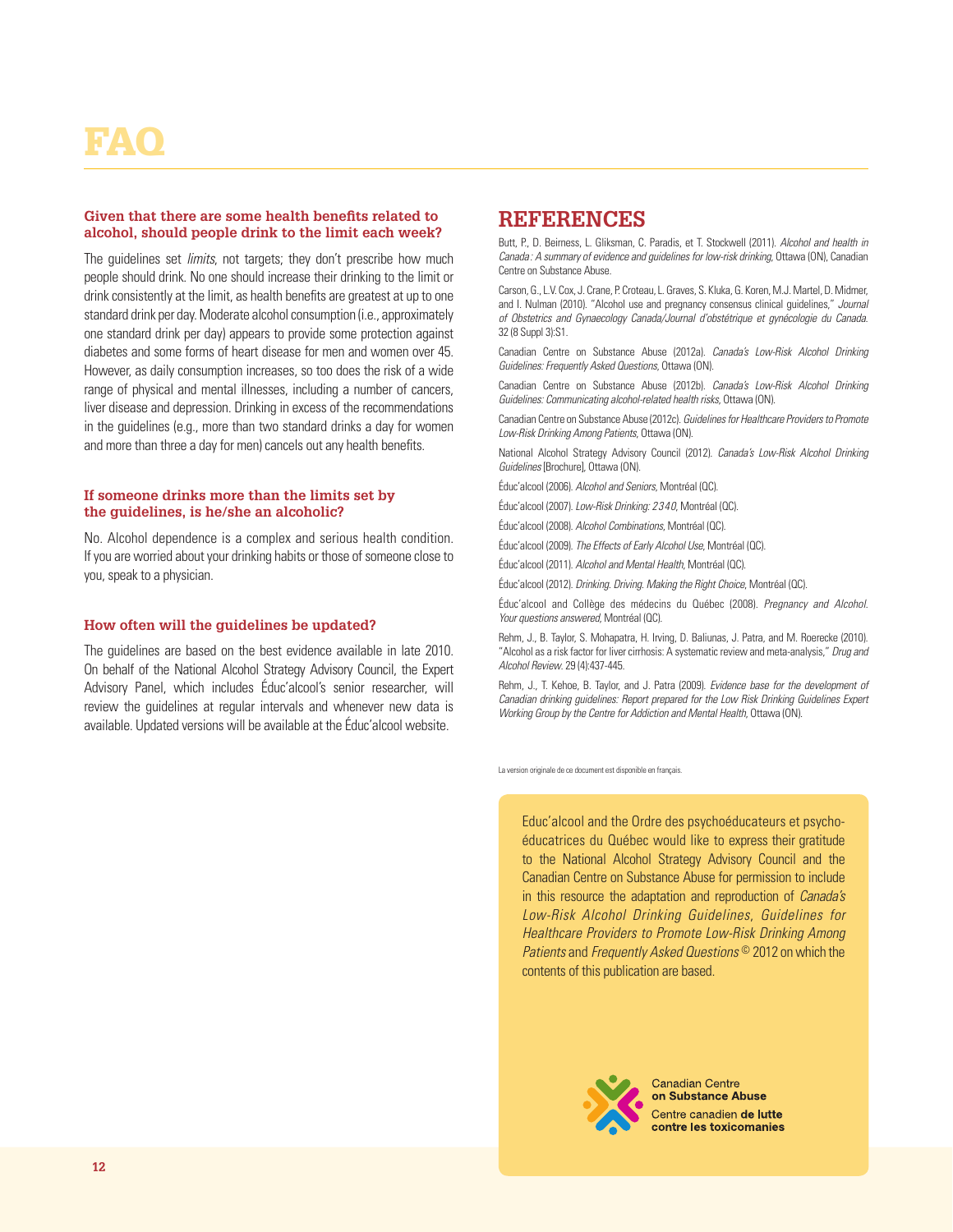The reports in Éduc'alcool's *Alcohol and Health* series are well-researched and easy to read. Each one gets straight to the point and is a valuable health, social services, education and information resource.

All of them may be downloaded from the Éduc'alcool website **www.educalcool.qc.ca** or ordered by calling **1 888 ALCOOL1**.



**Low-Risk Drinking: 2 3 4 0** A basic guide to the rules of low-risk drinking for men and women.



2

4

**Alcohol and the Human Body** An explanation of what happens to alcohol as it passes through the body and the effects it produces.



3

1

7

**The Effects of Moderate and Regular Alcohol Consumption** A brochure summarizing the research on the health effects of moderate, regular drinking.



**The Effects of Abusive Drinking**

A review of the physiological and psychological effects of abusing drinking. The consequences of both chronic and occasional excessive drinking are highlighted.



**5 PREGNANCY AND DRINKING** Straight forward answers to frequently asked questions about drinking during pregnancy and breast-feeding, for pregnant woman and those who might become pregnant.



**Alcohol Combinations**

A brochure explaining the beneficial, harmful and downright dangerous effects of combining alcohol with various other substances or activities.



**Alcohol and Seniors**

A description of the effects of alcohol on people 65 and older. Includes valuable advice for seniors, their families, friends and caregivers.



#### **THE EFFECTS OF EARLY ALCOHOL USE**

Examines the harmful effects of early alcohol use and explains the basic reasons why young people should not have unrestricted access to alcohol.



**9 10** ALCOHOL AND MENTAL HEALTH 10 Reviews on the effects of alcohol on mental health. Explains the connections and interactions between mental health disorders and problem drinking and provides useful information and advice.



#### **ALCOHOL HANGOVER**

Abusive drinking has long-lasting effects even when blood alcohol content is back to zero.



#### **ALCOHOL AND SLEEP**

Alcohol is a fickle friend of sleep. That's one of the most important conclusions of this report on the impact of drinking on sleep. There are many more.